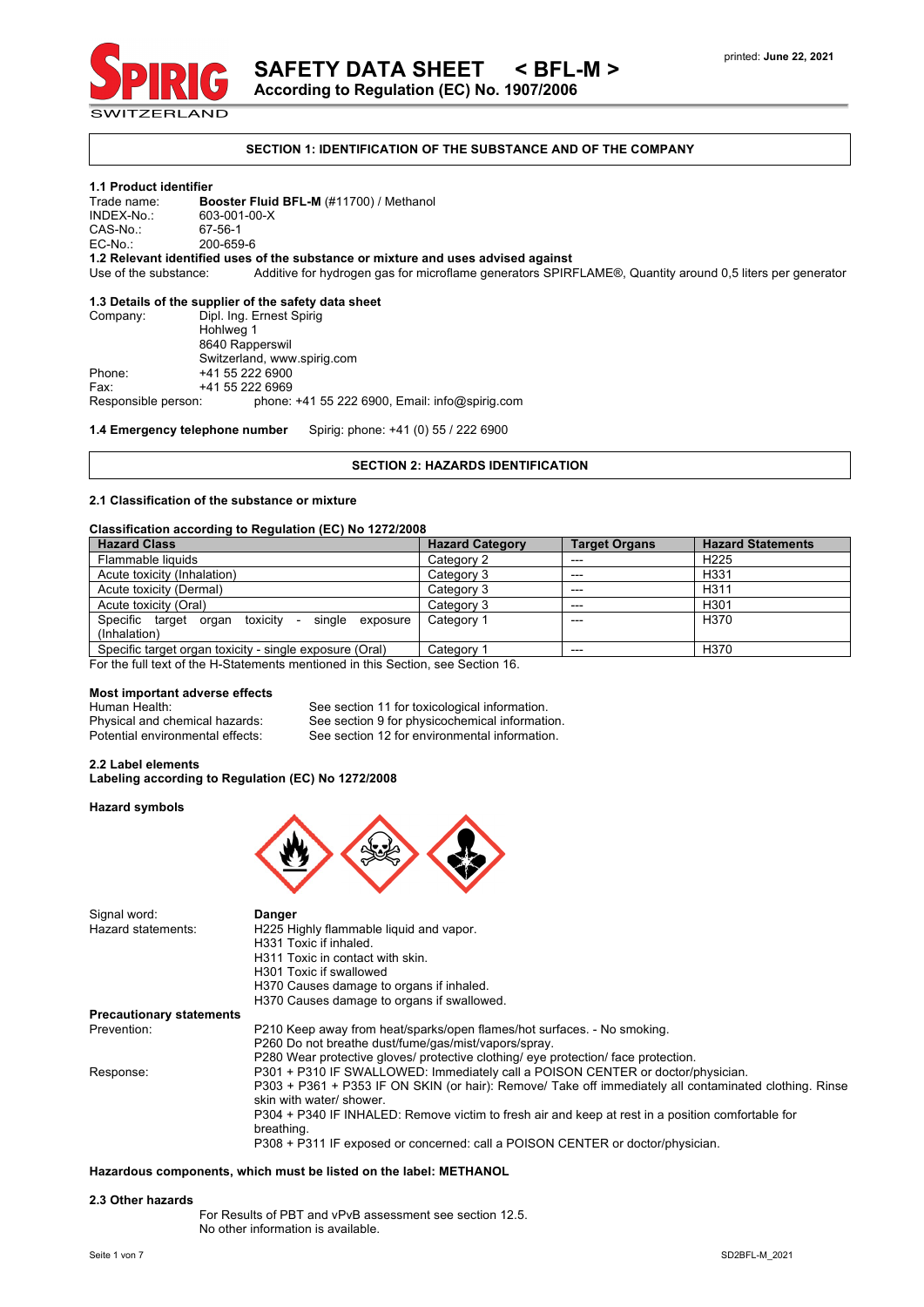### **SECTION 3: COMPOSITION / INFORMATION ON INGREDIENTS**

#### **3.1 Substances**

# **Chemical nature: Solvent**

| <b>Hazardous Components</b> | Amount $\{\% \}$ | Classification (Regulation (EC) No 1272/2008) |                          |  |
|-----------------------------|------------------|-----------------------------------------------|--------------------------|--|
|                             |                  | Hazard class / Hazard category                | <b>Hazard statements</b> |  |
| Methanol                    | 93               | Flam. Lig.2                                   | H <sub>225</sub>         |  |
| INDEX-No.: 603-001-00-X     |                  | Acute Tox, 3                                  | H331                     |  |
| CAS-No.: 67-56-1            |                  | Acute Tox, 3                                  | H <sub>311</sub>         |  |
| EC-No.: 200-659-6           |                  | Acute Tox, 3                                  | H301                     |  |
|                             |                  | STOT SE1                                      | H370                     |  |
| <b>Additives</b>            | 7%               | No hazardous component                        |                          |  |

For the full text of the H-Statements mentioned in this Section, see Section 16.

#### **SECTION 4: FIRST AID MEASURES**

#### **4.1 Description of first aid measures**

| General advice:                                                                                                                                                                                                                                                  | First aider needs to protect himself. Remove from exposure, lie down. Take off all contaminated clothing immediately.<br>Symptoms of poisoning may not appear for several hours. Keep under medical supervision for at least 48 hours.                                                                                                               |  |  |  |  |
|------------------------------------------------------------------------------------------------------------------------------------------------------------------------------------------------------------------------------------------------------------------|------------------------------------------------------------------------------------------------------------------------------------------------------------------------------------------------------------------------------------------------------------------------------------------------------------------------------------------------------|--|--|--|--|
| Remove to fresh air. If breathing is irregular or stopped, administer artificial respiration. Oxygen, if needed. No artificial<br>If inhaled:<br>respiration, mouth-to-mouth or mouth to nose. Use suitable instruments/apparatus. Call a physician immediately. |                                                                                                                                                                                                                                                                                                                                                      |  |  |  |  |
| In case of skin contact:                                                                                                                                                                                                                                         | Wash off immediately with soap and plenty of water. Obtain medical attention.                                                                                                                                                                                                                                                                        |  |  |  |  |
| In case of eye contact:                                                                                                                                                                                                                                          | Rinse immediately with plenty of water, also under the eyelids, for at least 10 minutes. Consult an eye<br>specialist immediately.                                                                                                                                                                                                                   |  |  |  |  |
| If swallowed:                                                                                                                                                                                                                                                    | Clean mouth with water and drink afterwards plenty of water. Induce vomiting, but only if victim is fully conscious.<br>Administer approx. 100 ml ethanol 40 % (hard liquor). Never give anything by mouth to an unconscious person. Call a<br>physician immediately. If a person vomits when lying on his back, place him in the recovery position. |  |  |  |  |

# **4.2 Most important symptoms and effects, both acute and delayed**

Symptoms: See Section 11 for more detailed information on health effects and symptoms.

Effects: See Section 11 for more detailed information on health effects and symptoms

# **4.3 Indication of any immediate medical attention and special treatment needed**

Treat symptomatically. No further information available.

# **SECTION 5: FIREFIGHTING MEASURES**

| 5.1 Extinguishing media<br>Suitable extinguishing media:<br>Unsuitable extinguishing media:           | Use water spray, alcohol-resistant foam, dry chemical or carbon dioxide.<br>High volume water jet |                                                                                                                                                                                                                                                                                                                                                                                                                                                                                 |  |
|-------------------------------------------------------------------------------------------------------|---------------------------------------------------------------------------------------------------|---------------------------------------------------------------------------------------------------------------------------------------------------------------------------------------------------------------------------------------------------------------------------------------------------------------------------------------------------------------------------------------------------------------------------------------------------------------------------------|--|
| 5.2 Special hazards arising from the substance or mixture<br>Specific hazards during firefighting:    |                                                                                                   | The vapor may be invisible, heavier than air and spread along ground. Vapors may form explosive<br>mixtures with air. Flash back possible over considerable distance. In case of fire hazardous<br>decomposition products may be produced such as: Carbon oxides                                                                                                                                                                                                                |  |
| 5.3 Advice for firefighters<br>Special protective equipment for firefighters:<br>Further information: |                                                                                                   | In the event of fire, wear self-contained breathing apparatus. Wear appropriate body<br>protection (full protective suit)<br>Cool closed containers exposed to fire with water spray. Heating will cause a pressure<br>rise - with risk of bursting. Collect contaminated fire extinguishing water separately. This<br>must not be discharged into drains. Fire residues and contaminated fire extinguishing<br>water must be disposed of in accordance with local regulations. |  |

# **SECTION 6: ACCIDENTAL RELEASE MEASURES**

# **6.1 Personal precautions, protective equipment and emergency procedures**

Use personal protective equipment. Keep people away from and upwind of spill/leak. Provide adequate ventilation. Keep away from heat and sources of ignition. Avoid contact with skin and eyes. Do not breathe gas/fumes/vapor/spray. For personal protection see section 8.

#### **6.2 Environmental precautions**

Do not flush into surface water or sanitary sewer system. Avoid subsoil penetration. If the product contaminates rivers and lakes or drains inform respective authorities. If material reaches soil inform authorities responsible for such cases.

#### **6.3 Methods and materials for containment and cleaning up**

Contain spillage, and then collect with non-combustible absorbent material, (e.g. sand, earth, diatomaceous earth, vermiculite) and place in container for disposal according to local / national regulations (see section 13).

Further information: Treat recovered material as described in the section "Disposal considerations".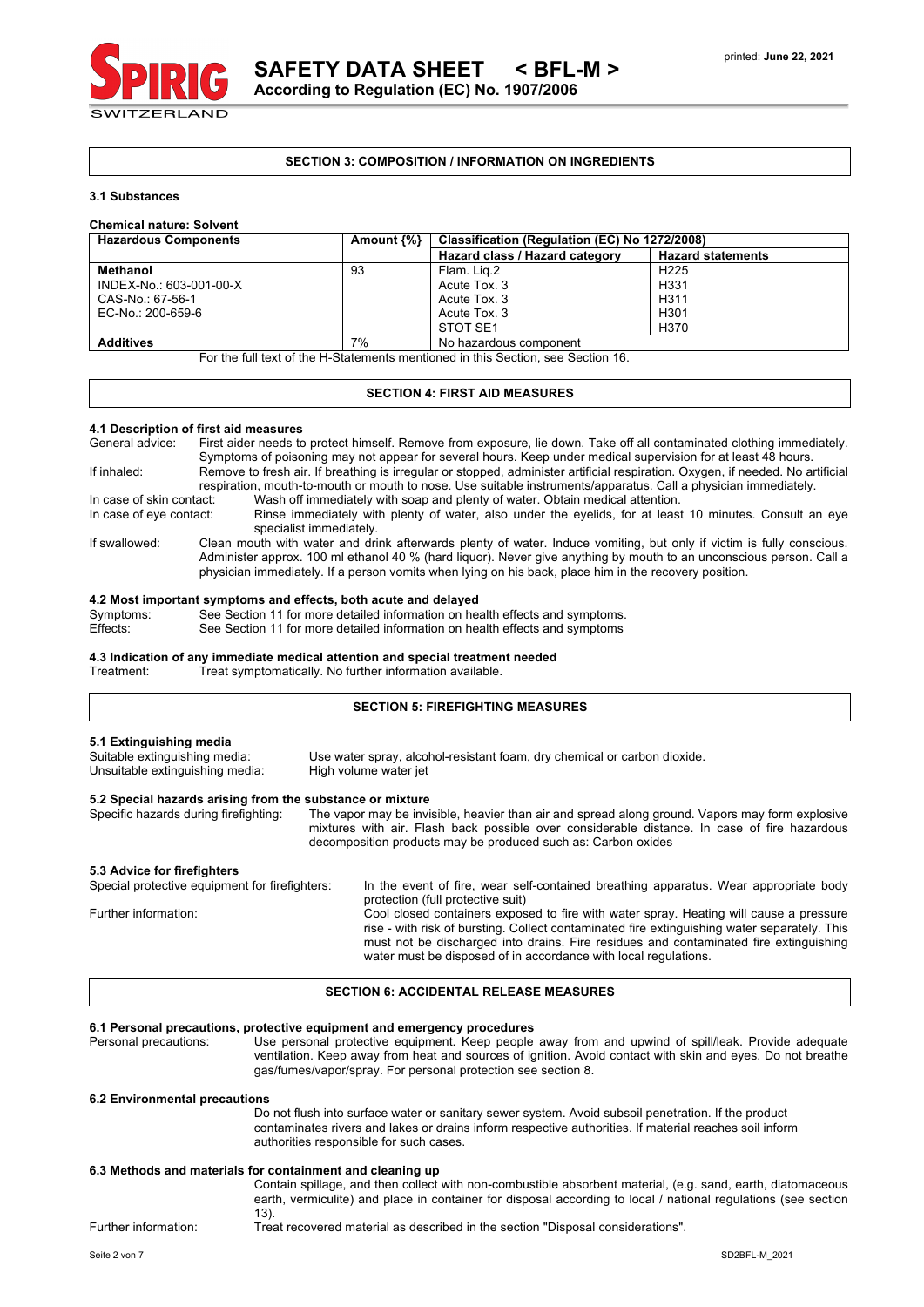

 **SAFETY DATA SHEET < BFL-M >**

**According to Regulation (EC) No. 1907/2006**

#### **6.4 Reference to other sections**

See Section 1 for emergency contact information. See Section 8 for information on personal protective equipment. See Section 13 for waste treatment information.

# **SECTION 7: HANDLING AND STORAGE**

#### **7.1 Precautions for safe handling**

Advice on safe handling:

Keep container tightly closed. Use personal protective equipment. Avoid contact with the skin and the eyes. Do not breathe vapors. Provide sufficient air exchange and/or exhaust in workrooms. Emergency eye wash fountains and emergency showers should be available in the immediate vicinity.

Hygiene measures: Keep away from food, drink and animal feeding stuffs. Smoking, eating and drinking should be prohibited in the application area. Wash hands before breaks and at the end of workday. Take off all contaminated clothing immediately. Keep working clothes separately. Avoid contact with the skin and the eyes. Do not breathe vapors or spray mist.

# **7.2 Conditions for safe storage, including any incompatibilities**

Requirements for storage areas and containers:

Store in a place accessible by authorized persons only. Keep in an area equipped with solvent resistant flooring. Suitable materials for containers: Stainless steel; Mild steel;

Unsuitable materials for containers: Lead; Aluminium; Zinc; polystyrene

Advice on protection against fire and explosion:

Combustible liquid. Keep away from sources of ignition - No smoking. Vapors are heavier than air and may spread along floors. Vapors may form explosive mixtures with air. Take measures to prevent the build up of electrostatic charge. Use only in an area containing explosion proof equipment.

Fire-fighting class: Highly flammable and extremely fast burning down; Flp < 21°C

Further information on storage conditions:

Keep tightly closed in a dry and cool place. Keep in a well-ventilated place. Keep away from heat.

Advice on common storage: Keep away from food, drink and animal feeding stuffs. Do not store together with oxidizing and self-igniting products.<br>3 Flammable liquids

German storage class:

#### **7.3 Specific end use(s)**

Additive for hydrogen gas for microflame generators SPIRFLAME®, Quantity around 0,5 liters per generator

### **SECTION 8: EXPOSURE CONTROLS / PERSONAL PROTECTION**

### **8.1 Control parameters**

| Component:  | Methanol                                                             | CAS-Nr. 67-56-1     |
|-------------|----------------------------------------------------------------------|---------------------|
|             | Derived No Effect Level (DNEL) / Derived Minimal Effect Level (DMEL) |                     |
| <b>DNEL</b> | Workers, Acute - systemic effects, Skin contact                      | 40 mg/kg bw/day     |
| <b>DNEL</b> | Workers, Acute - systemic effects, Inhalation                        | 260 mg/m3           |
| <b>DNEL</b> | Workers, Acute - local effects, Inhalation                           | 260 mg/m3           |
| <b>DNEL</b> | Workers, Long-term - systemic effects, Skin contact                  | 40 mg/kg bw/day     |
| <b>DNEL</b> | Workers, Long-term - systemic effects, Inhalation                    | 260 mg/m3           |
| <b>DNEL</b> | Workers, Long-term - local effects, Inhalation                       | 260 mg/m3           |
| <b>DNEL</b> | Consumers, Acute - systemic effects, Skin contact                    | 8 mg/kg bw/day      |
| <b>DNEL</b> | Consumers, Acute - systemic effects, Inhalation                      | $50 \text{ mg/m}$ 3 |
| <b>DNEL</b> | Consumers, Acute - systemic effects, Ingestion                       | 8 mg/kg bw/day      |
| <b>DNEL</b> | Consumers, Long-term - local effects, Inhalation                     | $50 \text{ mg/m}$ 3 |
| <b>DNEL</b> | Consumers, Long-term - systemic effects, Ingestion                   | 8 mg/kg bw/day      |
| <b>DNEL</b> | Consumers, Long-term - systemic effects, Inhalation                  | $50 \text{ mg/m}$ 3 |
| <b>DNEL</b> | Consumers, Long-term - systemic effects, Skin contact                | 8 mg/kg bw/day      |
| <b>DNEL</b> | Consumers. Acute - local effects. Inhalation                         | $50 \text{ mg/m}$ 3 |

#### **Predicted No Effect Concentration (PNEC)**

| $154$ mg/                     |
|-------------------------------|
| $15.4 \text{ mq/l}$           |
| 570,4 mg/kg dry weight (d.w.) |
| 23,5 mg/kg wwt                |
| $100 \text{ mq/l}$            |
| 1540 mg/l                     |
|                               |

#### **Other occupational exposure limit values**

EU ELV, Time weighted average (TWA): 200 ppm, 260 mg/m3 indicative

SUVA If in compliance with the OEL and BEL values, then there should be no risk of reproductive damage. SUVA, short term exposure limit (STEL): 800 ppm, 1040 mg/m3, (4x15 minutes/shift) SUVA, Skin designation:<br>SUVA, Time weighted average: Can be absorbed through the skin.<br>200 ppm, 260 mg/m3 SUVA, Time weighted average:

#### **8.2 Exposure controls**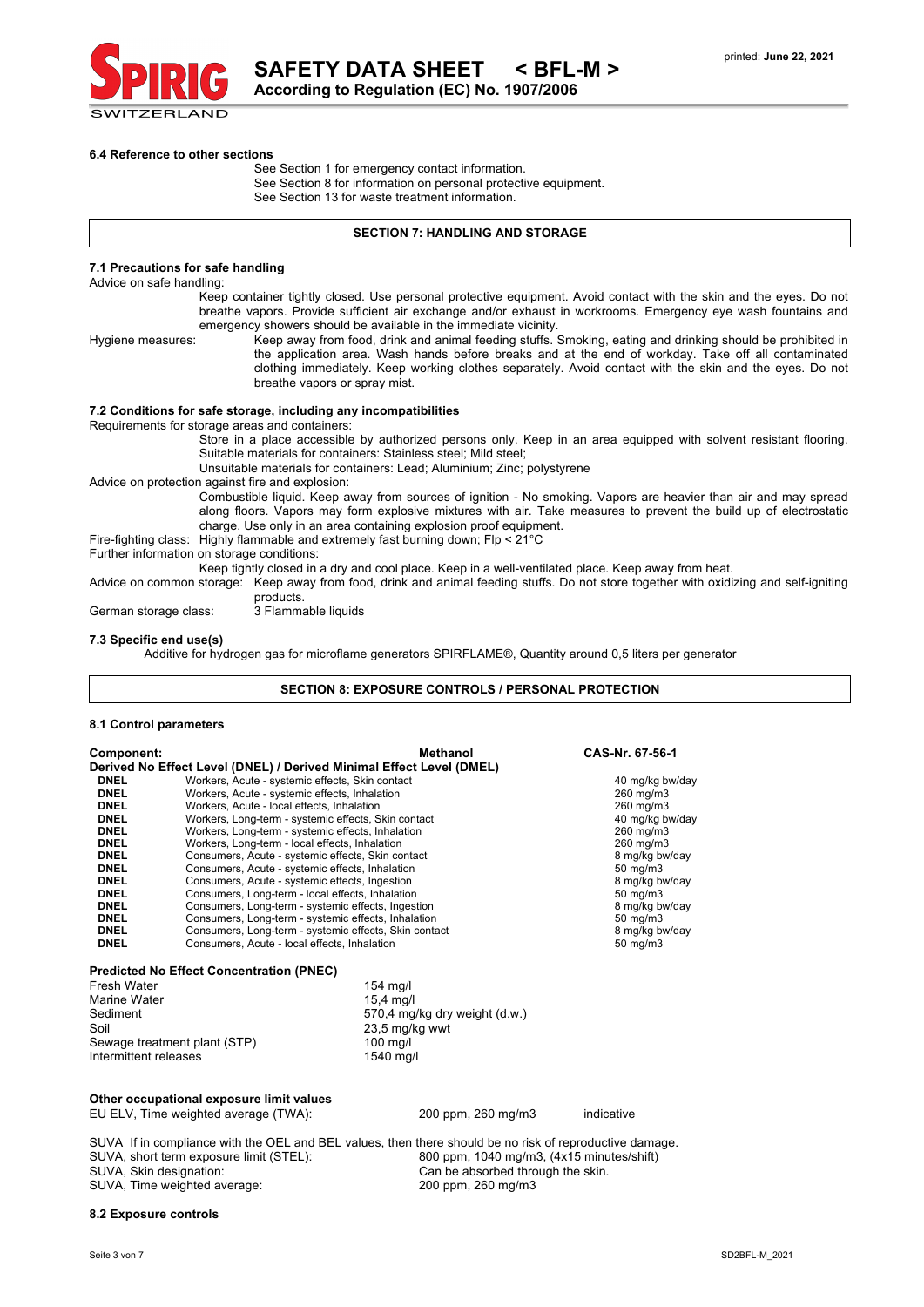

# **Appropriate engineering controls**

Refer to protective measures listed in sections 7 and 8.

**Personal protective equipment**<br>Respiratory protection: Adv Advice: In case of mist, spray or aerosol exposure wear suitable personal respiratory protection and protective suit. Recommended Filter type:AX

Hand protection: Advice: Wear suitable gloves. Take note of the information given by the producer concerning permeability and break through times, and of special workplace conditions (mechanical strain, duration of contact). Protective gloves should be replaced at first signs of wear.

| Material           | Butyl-rubber |
|--------------------|--------------|
| Break through time | >= 8h        |
| Glove thickness    | $0.5$ mm     |

Skin and body protection: Advice: impervious clothing

Eye protection: Advice: Tightly fitting safety goggles

# **Environmental exposure controls**

Do not flush into surface water or sanitary sewer system. Avoid subsoil penetration. If the product contaminates rivers and lakes or drains inform respective authorities. If material reaches soil inform authorities responsible for such cases.

# **SECTION 9: PHYSICAL AND CHEMICAL PROPERTIES**

# **9.1 Information on basic physical and chemical properties**

| 3.1 mortuation on pasic privational and chemical properties |                                                                        |
|-------------------------------------------------------------|------------------------------------------------------------------------|
| Form:                                                       | liquid                                                                 |
| Color                                                       | colorless                                                              |
| Odor:                                                       | alcohol-like                                                           |
| Odor threshold:                                             | no data available                                                      |
| pH:                                                         | not applicable                                                         |
| Melting point/range:                                        | -97.8 °C                                                               |
| Boiling point/range:                                        | 79 - 81 °C                                                             |
| Flash point:                                                | 9.7 °C (closed cup)                                                    |
| Evaporation rate:                                           | no data available                                                      |
| Flammability (solid, gas):                                  | Not applicable                                                         |
| Lower Explosion limit:                                      | $4,4$ Vol- $%$                                                         |
| <b>Upper Explosion limit:</b>                               | 38.5 Vol-%                                                             |
| Vapor pressure:                                             | at 25 °C: 169,27 hPa                                                   |
| Relative Vapor density:                                     | 1,1                                                                    |
| Density:                                                    | at $20^{\circ}$ C: 0,79 g/cm3                                          |
| Water solubility:                                           | completely miscilble                                                   |
| Solubility/qualitative:                                     | miscible with most organic solvents                                    |
| Partition coefficient: n-octanol/water:                     | log Kow -0.77                                                          |
| Auto-ignition temperature:                                  | $455^{\circ}$ C                                                        |
| Thermal decomposition:                                      | Can be distilled at normal pressure without decomposition              |
| Viscosity, dynamic:                                         | $0,544-0,59$ mPa.s. (at $25^{\circ}$ C)                                |
| Explosive properties:                                       | EU legislation: Formation of explosive air/vapour mixtures is possible |
| Explosivity:                                                | Product is not explosive                                               |
| Oxidizing properties:                                       | none                                                                   |

#### **9.2 Other information**

No further information available

| <b>SECTION 10: STABILITY AND REACTIVITY</b>                                |                                                                                                                                                                |  |  |
|----------------------------------------------------------------------------|----------------------------------------------------------------------------------------------------------------------------------------------------------------|--|--|
| <b>10.1 Reactivity</b><br>Advice:                                          | Vapours may form explosive mixture with air.                                                                                                                   |  |  |
| <b>10.2 Chemical stability</b>                                             | No decomposition if stored and applied as directed. No further information available.                                                                          |  |  |
| 10.3 Possibility of hazardous reactions<br>Hazardous reactions:            | No dangerous reaction known under conditions of normal use.                                                                                                    |  |  |
| 10.4 Conditions to avoid<br>Conditions to avoid:<br>Thermal decomposition: | Heat, flames and sparks. Do not pressurize, cut, weld, braze, solder, drill, grind or expose<br>containers to heat or source of ignition.<br>no data available |  |  |
| 10.5 Incompatible materials<br>Materials to avoid:                         | Oxidizing agents, Alkali metals, Iodine, Aluminium, Lead, Magnesium                                                                                            |  |  |
| 10.6 Hazardous decomposition products                                      | Formaldehyde, Carbon monoxide, Gives off hydrogen by reaction with metals.                                                                                     |  |  |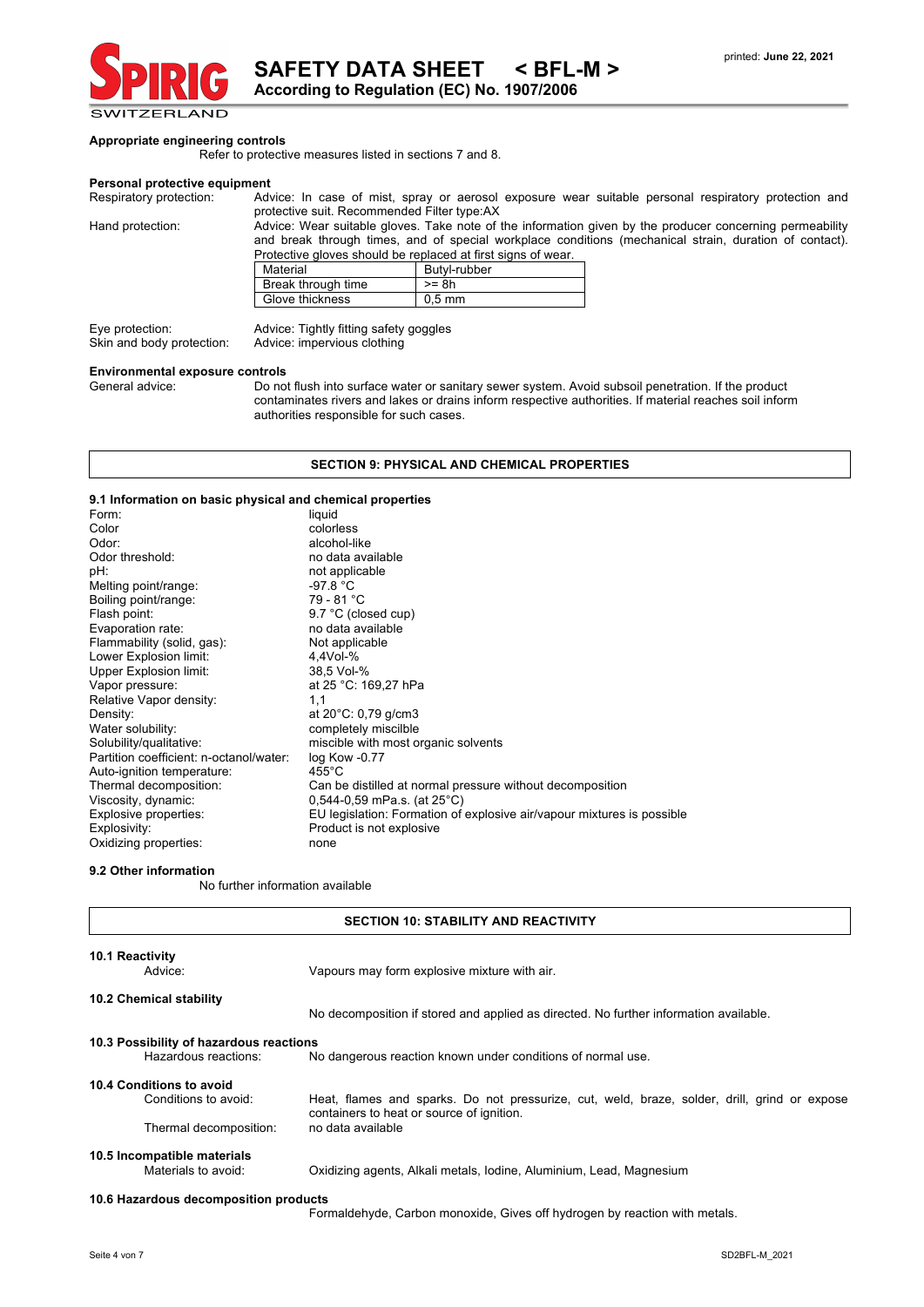

printed: **June 22, 2021**

# **SECTION 11: TOXICOLOGICAL INFORMATION**

|  | 11.1 Information on toxicological effects |  |  |
|--|-------------------------------------------|--|--|
|  |                                           |  |  |

| <b>Acute Toxicity:</b> | Oral:       | Toxic if swallowed.                                                                             |
|------------------------|-------------|-------------------------------------------------------------------------------------------------|
|                        | Inhalation: | Toxic by inhalation. Inhalation may cause headache, dizziness, tiredness and nausea. After many |
|                        |             | hours without problems vomiting, gastric pain, difficulty to see, difficulty to breathing and   |
|                        |             | unconsciousness may occur at inhalation of high concentrations.                                 |
|                        | Dermal:     | Toxic in contact with skin.                                                                     |

# **Other relevant toxicity information:**

Dangerous amounts can be absorbed through the skin. Avoid inhalation of vapour or mist. Risk of blindness! An excessive exposure of laboratory animals results in toxic effects on the kidney and the liver. This substance should be handled with particular care.

| <b>Component Methanol</b>             | CAS-Nr. 67-56-1                                                                              |                                                                                            |  |
|---------------------------------------|----------------------------------------------------------------------------------------------|--------------------------------------------------------------------------------------------|--|
| Acute toxicity:                       | Oral:                                                                                        | Toxic if swallowed.                                                                        |  |
|                                       | Inhalation:                                                                                  | Toxic if inhaled.                                                                          |  |
|                                       | Dermal:                                                                                      | Toxic in contact with skin.                                                                |  |
| Irritation:                           | Skin:                                                                                        | Result: no skin irritation (Rabbit) (BASF - Test)                                          |  |
|                                       | Eyes:                                                                                        | Result: No eye irritation (Rabbit) (OECD Test Guideline 405)                               |  |
| Sensitisation:                        |                                                                                              | Result: not sensitizing (Maximisation Test (GPMT); Guinea pig) (OECD Test Guideline 406)   |  |
| <b>CMR</b> effects                    |                                                                                              |                                                                                            |  |
| <b>CMR Properties:</b>                | Carcinogenicity:                                                                             | Animal testing did not show any carcinogenic effects.                                      |  |
|                                       | MUTAGENICITY:                                                                                | In vitro tests did not show mutagenic effects In vivo tests did not show mutagenic effects |  |
|                                       | Teratogenicity:                                                                              | Not classified due to data which are conclusive although insufficient                      |  |
|                                       | Reproductive toxicity: Not classified due to data which are conclusive although insufficient |                                                                                            |  |
|                                       | Genotoxicity in vivo:                                                                        | Result: negative (in vivo assay, Mammalian-Animal)                                         |  |
|                                       | Teratogenicity:                                                                              | NOAL Teratog: 1,3 mg/L (Rat)                                                               |  |
|                                       |                                                                                              | NOAL Teratog.: 2,39 mg/L (Monkey)                                                          |  |
|                                       |                                                                                              | Reproductive toxicity: NOAL Parent: 1,33 mg/L (Rat)                                        |  |
| <b>Specific Target Organ Toxicity</b> |                                                                                              |                                                                                            |  |
| Single exposure:                      | Inhalation:                                                                                  | Causes damage to organs. Experience with humane exposure.                                  |  |

| Single exposure:           | Inhalation: | Causes damage to organs. Experience with humane exposure.                                        |
|----------------------------|-------------|--------------------------------------------------------------------------------------------------|
|                            | Ingestion:  | Causes damage to organs.                                                                         |
| Repeated exposure: Remark: |             | The substance or mixture is not classified as specific target organ toxicant, repeated exposure. |

# **Other toxic properties**

Aspiration hazard: No aspiration toxicity classification.

#### **SECTION 12: ECOLOGICAL INFORMATION**

| 12.1 Toxicity<br>Component: | Methanol  | CAS-Nr. 67-56-1                                                                    |
|-----------------------------|-----------|------------------------------------------------------------------------------------|
| Acute Toxicity:             | Fish:     | LC50: 15400 mg/l (Lepomis macrochirus; 96 h) (flow-through test; EPA 600/3-75/009) |
|                             |           | Toxicity to daphnia and other aquatic invertebrates:                               |
|                             |           | EC50: > 1000 mg/l (Daphnia magna (Water flea); 48 h) (OECD Test Guideline 202)     |
|                             | Algae:    | EC50: 22000 mg/l (Pseudokirchneriella subcapitata (green algae); 96 h)             |
|                             | Bacteria: | EC50: 20000 mg/l (Bacteria; 15 h)                                                  |
|                             |           | IC50: 1000 mg/l (Bacteria; 24 h)                                                   |
|                             |           | $IC50:$ > 1000 mg/l (activated sludge; 3 h)                                        |
| Chronic Toxicity:           | Fish:     | 7900 mg/l (fish; 200 h)                                                            |
|                             |           |                                                                                    |

#### **12.2. Persistence and degradability** Methanol CAS-Nr. 67-56-1

| Biodegradability: |  | Result: 97 % (Marine water: Exposure Time: 20 d), Readily biodegradable |
|-------------------|--|-------------------------------------------------------------------------|
|                   |  | 95 % (Fresh water; Exposure Time: 20 d)                                 |
|                   |  | 83 - 91 % (Fresh water sediment: Exposure Time: 3 d)                    |
|                   |  | 71,5 % (Fresh water; Exposure Time: 5 d)                                |
|                   |  | 69 % (Marine water; Exposure Time: 5 d)                                 |
|                   |  | 46.3 - 53.5 % (soil: Exposure Time: 5 d)                                |
|                   |  |                                                                         |

#### **12.3 Bioaccumulative potential**

Result: log Kow -0.77, BCF: < 10, the product has low potential bioaccumulation.

### **12.4 Mobility in soil**

Result: The product is mobile in water environment.

# **12.5 Results of PBT and vPvB assessment**

Result: This substance is not considered to be persistent, bioaccumulating nor toxic (PBT)., This substance is not considered to be very persistent and very bioaccumulating (vPvB).

#### **12.6 Other adverse effects**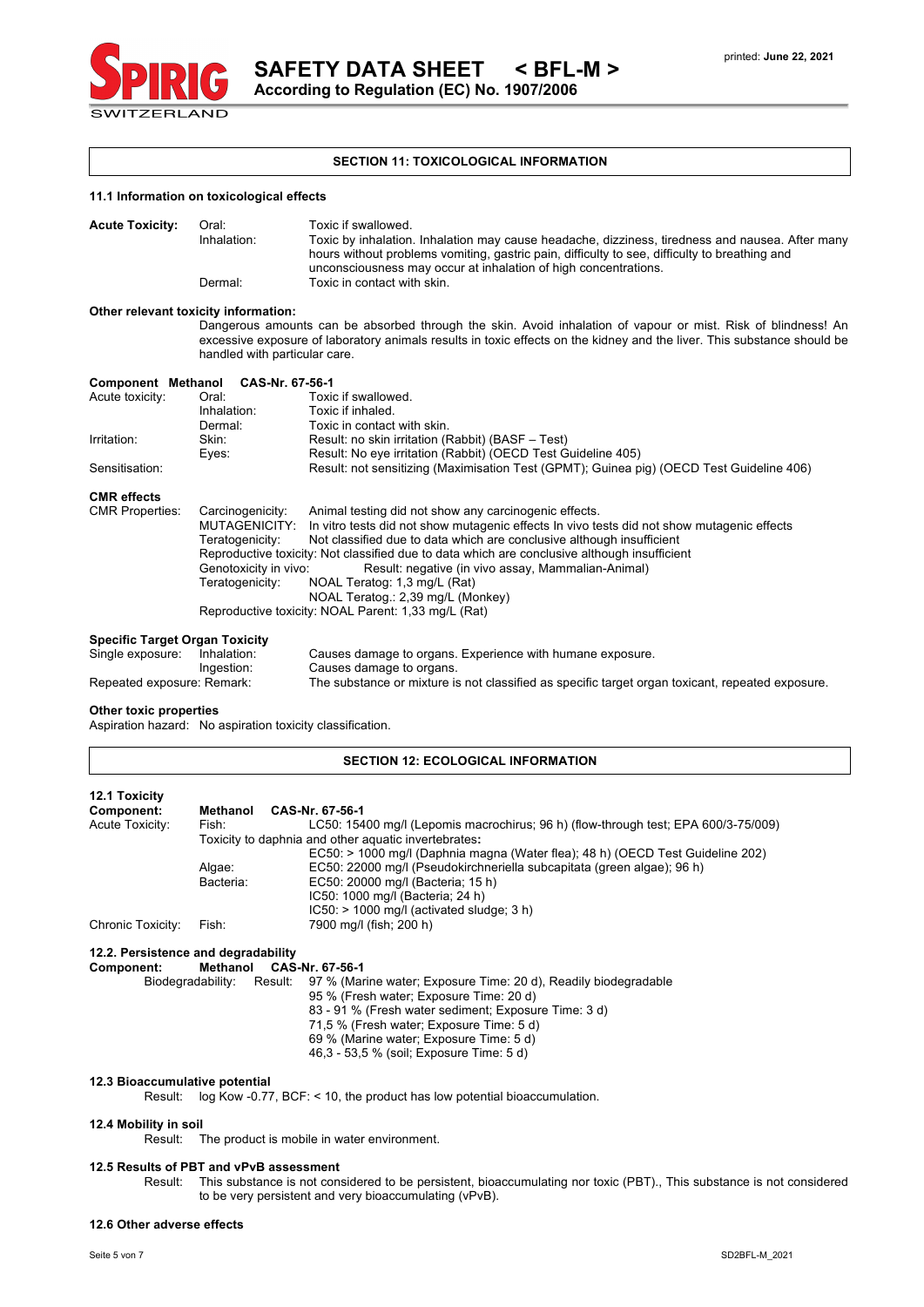

Additional ecological information:

Do not flush into surface water or sanitary sewer system. Danger to drinking water if even extremely small quantities leak into soil.

#### **SECTION 13: DISPOSAL CONSIDERATIONS**

#### **13.1 Waste treatment methods**

**Product** Disposal together with normal waste is not allowed. Special disposal required according to local regulations. Do not let product enter drains. Contact waste disposal services.

# **Contaminated packaging**

Empty contaminated packagings thoroughly. They can be recycled after thorough and proper cleaning. Packagings that cannot be cleaned are to be disposed of in the same manner as the product. Do not burn, or use a cutting torch on, the empty drum. Risk of explosion.

#### **European Waste Catalogue Number**

No waste code according to the European Waste Catalogue can be assigned for this product, as the intended use dictates the assignment. The waste code is established in consultation with the regional waste disposer.

### **SECTION 14: TRANSPORT INFORMATION**

**14.1 UN number** 1230

# **14.2 UN proper shipping name**

METHANOL<br>METHANOL IMDG, IATA:

### **14.3 Transport hazard class(es)**

|             | Class | Labels | Classification code | Hazard identification number | Tunnel restriction code<br>' EmS |
|-------------|-------|--------|---------------------|------------------------------|----------------------------------|
| <b>ADR</b>  |       | 3.6.1  | FT1                 | 336                          | D/E                              |
| <b>RID</b>  |       | 3.6.1  | FT <sup>-</sup>     | 336                          |                                  |
| <b>IMDG</b> |       | 3, 6.1 |                     |                              | $F-E. S-D$                       |
| <b>IATA</b> |       | 3.6.1  |                     |                              |                                  |

14.4 Packaging group **III** (ADR, RID, IMDG, IATA)

#### **14.5 Environmental hazards**

Environmentally hazardous according ADR: no

#### **14.6 Special precautions for user**

Note: not applicable

#### **14.7 Transport in bulk according to Annex II of MARPOL 73/78 and the IBC Code**

IMDG: not applicable

#### **SECTION 15: REGULATORY INFORMATION**

# **15.1 Safety, health and environmental regulations/legislation specific for the substance or mixture**

CPID: 295254-43<br>Threshold quantity MAO: 2.000 kg (li 2.000 kg (list with substances and preparations (BAFU, 2006)) Ordinance protection of air: LRV (CH): chapter 72 – class 3

#### **National regulations - Switzerland**

| VOC (CH): | Methanol, ex. 2905.1190 |
|-----------|-------------------------|
|-----------|-------------------------|

EU. REACH: Annex XVII, Marketing and Use Restrictions (Regulation 1907/2006/EC), Point Nos.: 40, Lusted



NFPA Hazard Rating: Health: 1 (Slightly Hazardous), Flammability: 3 (Highly Flammable), Reactivity: 0 (Stable)

**Notification status – Methanol:** Regulatory list **Notification** Notification<br>AICS Yes Yes AICS Yes DSL INV (CN) Yes EINECS Yes 200-659-6

**15.2 Chemical Safety Assessment** No data available

TSCA Yes

**USA**